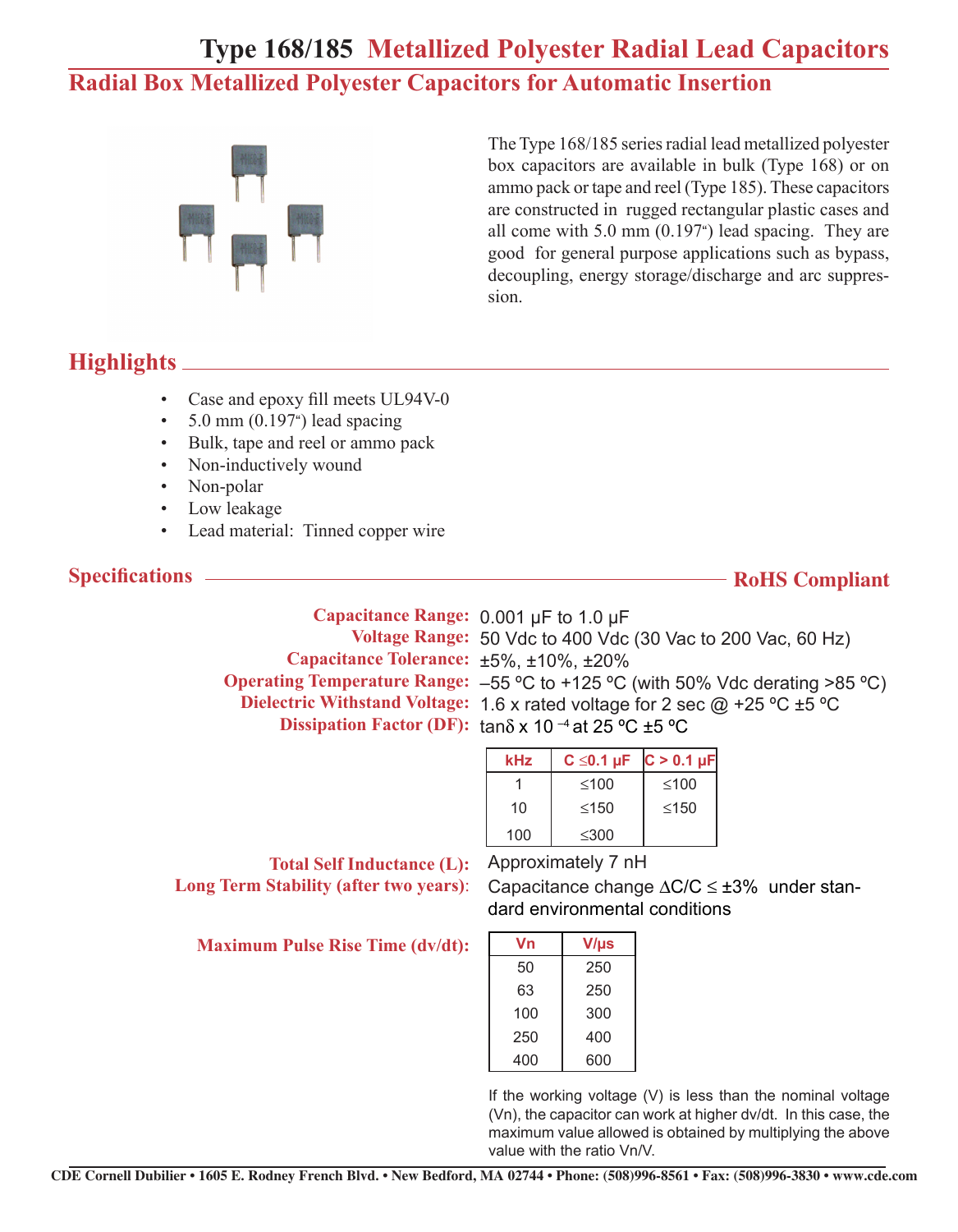# **Type 168/185 Metallized Polyester Radial Lead Capacitors**

# **Capacitor Outline Drawing**



Lead length shown is as supplied on the 168 Series

|                                                    | <b>Soldering</b>                                                                                   |  |  |  |  |  |  |
|----------------------------------------------------|----------------------------------------------------------------------------------------------------|--|--|--|--|--|--|
| <b>Test Conditions</b>                             |                                                                                                    |  |  |  |  |  |  |
| Soldering Temperature: 260 °C ±5 °C                |                                                                                                    |  |  |  |  |  |  |
| <b>Soldering Duration:</b> 10 sec $\pm$ 1 sec      |                                                                                                    |  |  |  |  |  |  |
| Performance                                        |                                                                                                    |  |  |  |  |  |  |
| Capacitance Change $\triangle$ C/C: $\leq \pm 2\%$ |                                                                                                    |  |  |  |  |  |  |
|                                                    | <b>DF Change <math>\Delta</math>tg<math>\delta</math></b> : $\leq$ 30 x 10 <sup>-4</sup> at 10 kHz |  |  |  |  |  |  |
| <b>Insulation Resistance:</b> $\geq$ limit value   |                                                                                                    |  |  |  |  |  |  |

#### **Test Method and Performance**

| <b>Insulation Resistance</b>                             |                                                                         |  |  |  |  |  |
|----------------------------------------------------------|-------------------------------------------------------------------------|--|--|--|--|--|
| <b>Test Conditions</b>                                   |                                                                         |  |  |  |  |  |
| Temperature: 25 °C ±5 °C                                 |                                                                         |  |  |  |  |  |
| Voltage Charge Time: 1 minute                            |                                                                         |  |  |  |  |  |
|                                                          | <b>Voltage Charge: 10 Vdc for Vn &lt; 100 Vdc</b>                       |  |  |  |  |  |
|                                                          | 100 Vdc for Vn ≥ 100 Vdc                                                |  |  |  |  |  |
| <b>Performance</b>                                       |                                                                         |  |  |  |  |  |
|                                                          | For Vn > 100 Vdc: C ≤ 0.33 µF, ≥15,000 MΩ                               |  |  |  |  |  |
|                                                          | $C > 0.33 \mu F$ , $\geq 5,000 \text{ S}$                               |  |  |  |  |  |
|                                                          | For Vn ≤100 Vdc: $C$ ≤ 0.33 µF, 30,000 MΩ                               |  |  |  |  |  |
|                                                          | $C > 0.33 \mu F$ , $\geq 10,000 S$                                      |  |  |  |  |  |
|                                                          | <b>Damp Heat Test</b>                                                   |  |  |  |  |  |
| <b>Test Conditions</b>                                   |                                                                         |  |  |  |  |  |
| Temperature: $+40$ °C                                    |                                                                         |  |  |  |  |  |
| Relative Humidity: 95%                                   |                                                                         |  |  |  |  |  |
| Test Duration: 21 days                                   |                                                                         |  |  |  |  |  |
| <b>Performance</b>                                       |                                                                         |  |  |  |  |  |
| Capacitance Change $\triangle$ C/C: $\pm$ 5%             |                                                                         |  |  |  |  |  |
|                                                          | DF Change $\Delta t g \delta$ : $\leq 0.005$ (10 KHz)                   |  |  |  |  |  |
| <b>Insulation Resistance:</b> $\geq 50\%$ of limit value |                                                                         |  |  |  |  |  |
|                                                          | <b>Life Test</b>                                                        |  |  |  |  |  |
| <b>Test Conditions</b>                                   | <b>RFF</b>                                                              |  |  |  |  |  |
| Temperature: +85 °C                                      |                                                                         |  |  |  |  |  |
| Test Duration: 2000 hrs                                  |                                                                         |  |  |  |  |  |
| Voltage Applied: 1.25 x Vn                               |                                                                         |  |  |  |  |  |
| <b>Performance</b>                                       |                                                                         |  |  |  |  |  |
| Capacitance Change $\Delta$ C/C: $\leq \pm 2\%$          |                                                                         |  |  |  |  |  |
|                                                          | DF Change $\Delta$ tg $\delta$ : $\leq$ 30 x 10 <sup>-4</sup> at 10 kHz |  |  |  |  |  |
| <b>Insulation Resistance:</b> $\geq 50\%$ of limit value |                                                                         |  |  |  |  |  |

#### **Ratings**

| шщұр |                    |                                                                                    |           |                 |       |               |   |                     |     |     |                    |     |     |                  |
|------|--------------------|------------------------------------------------------------------------------------|-----------|-----------------|-------|---------------|---|---------------------|-----|-----|--------------------|-----|-----|------------------|
|      | <b>Catalog</b>     | <b>Tape &amp; Reel</b>                                                             | Cap       |                 |       | <b>Inches</b> |   |                     |     |     | <b>Millimeters</b> |     |     | <b>RoHS</b>      |
|      | <b>Part Number</b> | <b>Ammo Pack</b>                                                                   | $(\mu F)$ | L               | т     | н             | S | Ød                  | L   | т   | н                  | S   | Ød  | <b>Compliant</b> |
|      |                    |                                                                                    |           | 50 Vdc / 30 Vac |       |               |   |                     |     |     |                    |     |     |                  |
|      | 168104*50A-F       | 185104*50#A>-F                                                                     | 0.10      | 0.283           | 0.098 | 0.256         |   | 0.197   0.020       | 7.2 | 2.5 | $6.5$ 5.0          |     | 0.5 |                  |
|      | 168154*50A-F       | 185154*50#A>-F                                                                     | 0.15      | 0.283           | 0.098 | 0.256         |   | $0.197$   $0.020$   | 7.2 | 2.5 | 6.5                | 5.0 | 0.5 |                  |
|      | 168224*50C-F       | 185224*50#C>-F                                                                     | 0.22      | 0.283           | 0.138 | 0.295         |   | $0.197$   $0.020$   | 7.2 | 3.5 | 7.5                | 5.0 | 0.5 |                  |
|      | 168334*50C-F       | 185334*50#C>-F                                                                     | 0.33      | 0.283           | 0.138 | 0.295         |   | $0.197$ 0.020       | 7.2 | 3.5 | 7.5                | 5.0 | 0.5 |                  |
|      | 168474*50H-F       | 185474*50#H>-F                                                                     | 0.47      | 0.283           | 0.138 | 0.295         |   | 0.197   0.020       | 7.2 | 3.5 | 7.5                | 5.0 | 0.5 |                  |
|      | 168684*50F-F       | 185684*50#F>-F                                                                     | 0.68      | 0.283           | 0.236 | 0.433         |   | $0.197$   $0.024$   | 7.2 | 6.0 | $11.0$ 5.0         |     | 0.6 |                  |
|      | 168824*50G-F       | 185824*50#G>-F                                                                     | 0.82      | 0.283           | 0.236 | 0.433         |   | $0.197$ 0.024 7.2   |     | 6.0 | $11.0$ 5.0         |     | 0.6 |                  |
|      | 168105*50G-F       | 185105*50#G>-F                                                                     | 1.00      | 0.283           | 0.236 | 0.433         |   | $0.197$ 0.024 7.2   |     | 6.0 | $11.0$ 5.0 0.6     |     |     |                  |
|      |                    |                                                                                    |           | 63 Vdc / 40 Vac |       |               |   |                     |     |     |                    |     |     |                  |
|      | 168473*63A-F       | 185473*63#A>-F                                                                     | 0.047     | 0.283           | 0.098 | 0.256         |   | $0.197$ 0.020       | 7.2 | 2.5 | $6.5$ 5.0          |     | 0.5 |                  |
|      | 168563*63A-F       | 185563*63#A>-F                                                                     | 0.056     | 0.283           | 0.098 | 0.256         |   | $0.197$ 0.020       | 7.2 | 2.5 | 6.5                | 5.0 | 0.5 |                  |
|      | 168683*63A-F       | 185683*63#A>-F                                                                     | 0.068     | 0.283           | 0.098 | 0.256         |   | $0.197$   $0.020$   | 7.2 | 2.5 | 6.5                | 5.0 | 0.5 |                  |
|      | 168823*63A-F       | 185823*63#A>-F                                                                     | 0.082     | 0.283           | 0.098 | 0.256         |   | $0.197$ 0.020       | 7.2 | 2.5 | 6.5                | 5.0 | 0.5 |                  |
|      | 168104*63A-F       | 185104*63#A>-F                                                                     | 0.10      | 0.283           | 0.098 | 0.256         |   | $0.197$ 0.020       | 7.2 | 2.5 | 6.5                | 5.0 | 0.5 |                  |
|      | 168154*63C-F       | 185154*63#C>-F                                                                     | 0.15      | 0.283           | 0.138 | 0.295         |   | $0.197$   $0.020$   | 7.2 | 3.5 | 7.5                | 5.0 | 0.5 |                  |
|      | 168184*63C-F       | 185184*63#C>-F                                                                     | 0.18      | 0.283           | 0.138 | 0.295         |   | $0.197$   $0.020$   | 7.2 | 3.5 | 7.5                | 5.0 | 0.5 |                  |
|      | 168224*63C-F       | 185224*63#C>-F                                                                     | 0.22      | 0.283           | 0.138 | 0.295         |   | $0.197$   $0.020$   | 7.2 | 3.5 | 7.5                | 5.0 | 0.5 |                  |
|      | 168274*63C-F       | 185274*63#C>-F                                                                     | 0.27      | 0.283           | 0.098 | 0.256         |   | $0.197$ 0.020       | 7.2 | 2.5 | 6.5                | 5.0 | 0.5 |                  |
|      | 168334*63H-F       | 185334*63#H>-F                                                                     | 0.33      | 0.283           | 0.138 | 0.295         |   | 0.197   0.020       | 7.2 | 3.5 | 7.5                | 5.0 | 0.5 |                  |
|      | 168474*63H-F       | 185474*63#H>-F                                                                     | 0.47      | 0.283           | 0.138 | 0.295         |   | $0.197$ 0.020       | 7.2 | 3.5 | 7.5                | 5.0 | 0.5 |                  |
|      | 168684*63F-F       | 185684*63#F>-F                                                                     | 0.68      | 0.283           | 0.177 | 0.374         |   | $0.197$ $0.024$ 7.2 |     | 4.5 | $9.5$ 5.0          |     | 0.6 |                  |
|      | 168105*63G-F       | 185105*63#G>-F                                                                     | 1.00      | 0.283           | 0.236 | 0.433         |   | $0.197$ 0.024       | 7.2 | 6.0 | $11.0$ 5.0         |     | 0.6 |                  |
|      |                    | * Indicates capacitance tolerance: $J = \pm 5\%$ , $K = \pm 10\%$ , $M = \pm 20\%$ |           |                 |       |               |   |                     |     |     |                    |     |     |                  |

# Indicates packaging type: R = Tape and Reel, A = Ammo Pack

> Indicates tooling code: A = 16.5 mm, B = 18.5 mm (See H dimension in taping specifications)

**CDE Cornell Dubilier • 1605 E. Rodney French Blvd. • New Bedford, MA 02744 • Phone: (508)996-8561 • Fax: (508)996-3830 • www.cde.com**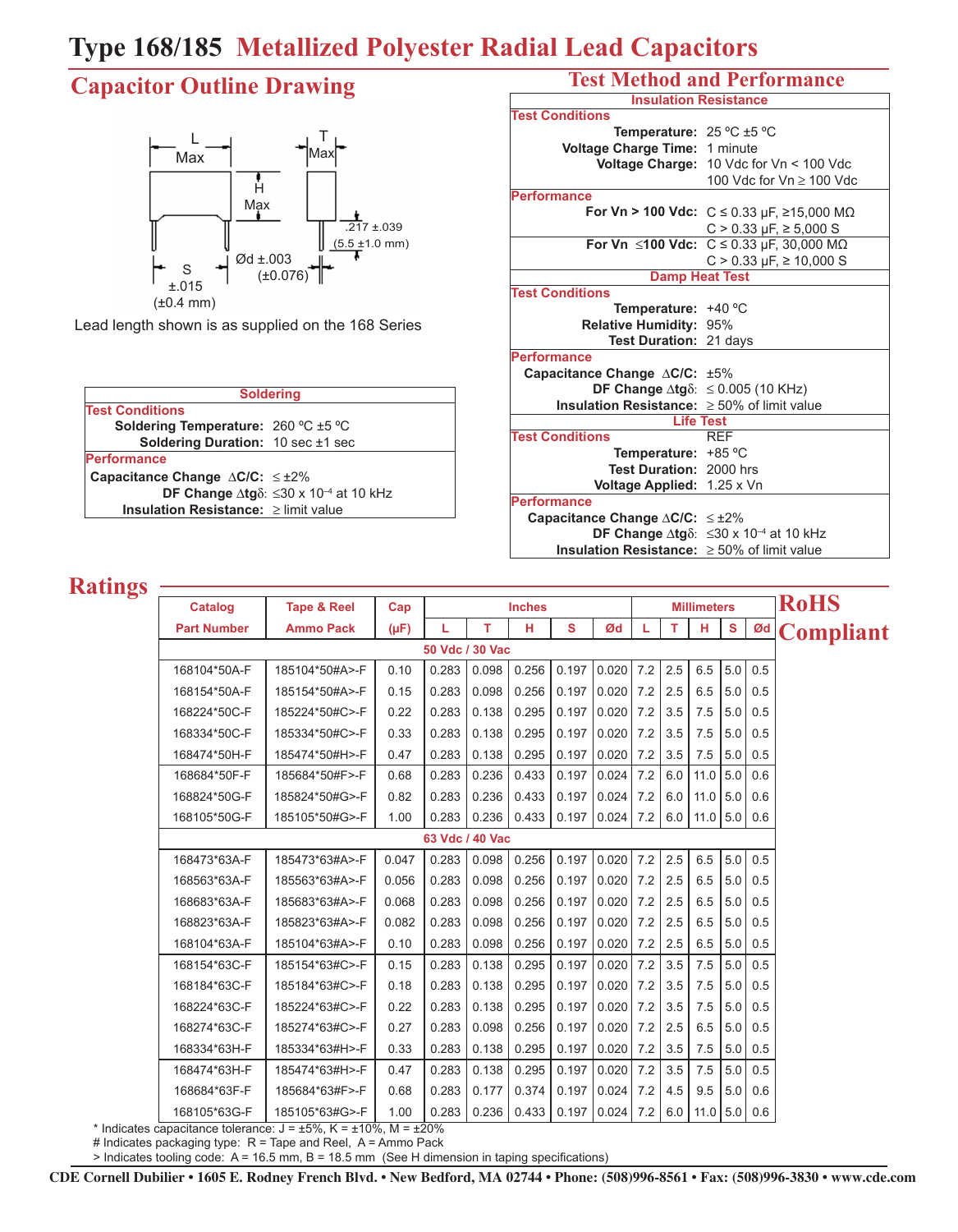## **Type 168/185 Metallized Polyester Radial Lead Capacitors**

| Catalog            | Tape & Reel      | <b>Millimeters</b><br>Cap<br><b>Inches</b>                                    |                   |       |       |       |                             |                     |     | <b>RoHS</b>  |     |             |  |
|--------------------|------------------|-------------------------------------------------------------------------------|-------------------|-------|-------|-------|-----------------------------|---------------------|-----|--------------|-----|-------------|--|
| <b>Part Number</b> | <b>Ammo Pack</b> | $\mathbf{s}$<br>т<br>$\mathbf{s}$<br>т<br>н<br>н<br>Ød<br>$(\mu F)$<br>L<br>L |                   |       |       |       |                             | <b>ød</b> Compliant |     |              |     |             |  |
|                    |                  |                                                                               | 100 Vdc / 63 Vac  |       |       |       |                             |                     |     |              |     |             |  |
| 168102*100A-F      | 185102*100#A>-F  | 0.0010                                                                        | 0.283             | 0.098 | 0.256 | 0.197 | 0.020                       | 7.2                 | 2.5 | 6.5          | 5.0 | 0.5         |  |
| 168152*100A-F      | 185152*100#A>-F  | 0.0015                                                                        | 0.283             | 0.098 | 0.256 | 0.197 | 0.020                       | 7.2                 | 2.5 | 6.5          | 5.0 | 0.5         |  |
| 168222*100A-F      | 185222*100#A>-F  | 0.0022                                                                        | 0.283             | 0.098 | 0.256 | 0.197 | 0.020                       | 7.2                 | 2.5 | 6.5          | 5.0 | 0.5         |  |
| 168272*100A-F      | 185272*100#A>-F  | 0.0027                                                                        | 0.283             | 0.098 | 0.256 | 0.197 | 0.020                       | 7.2                 | 2.5 | 6.5          | 5.0 | 0.5         |  |
| 168332*100A-F      | 185332*100#A>-F  | 0.0033                                                                        | 0.283             | 0.098 | 0.256 | 0.197 | 0.020                       | 7.2                 | 2.5 | 6.5          | 5.0 | 0.5         |  |
| 168392*100A-F      | 185392*100#A>-F  | 0.0039                                                                        | 0.283             | 0.098 | 0.256 | 0.197 | 0.020                       | 7.2                 | 2.5 | 6.5          | 5.0 | 0.5         |  |
| 168472*100A-F      | 185472*100#A>-F  | 0.0047                                                                        | 0.283             | 0.098 | 0.256 | 0.197 | 0.020                       | 7.2                 | 2.5 | 6.5          | 5.0 | 0.5         |  |
| 168562*100A-F      | 185562*100#A>-F  | 0.0056                                                                        | 0.283             | 0.098 | 0.256 | 0.197 | 0.020                       | 7.2                 | 2.5 | 6.5          | 5.0 | 0.5         |  |
| 168682*100A-F      | 185682*100#A>-F  | 0.0068                                                                        | 0.283             | 0.098 | 0.256 | 0.197 | 0.020                       | 7.2                 | 2.5 | 6.5          | 5.0 | 0.5         |  |
| 168822*100A-F      | 185822*100#A>-F  | 0.0082                                                                        | 0.283             | 0.098 | 0.256 | 0.197 | 0.020                       | 7.2                 | 2.5 | 6.5          | 5.0 | 0.5         |  |
| 168103*100A-F      | 185103*100#A>-F  | 0.010                                                                         | 0.283             | 0.098 | 0.256 | 0.197 | 0.020                       | 7.2                 | 2.5 | 6.5          | 5.0 | 0.5         |  |
| 168153*100A-F      | 185153*100#A>-F  | 0.015                                                                         | 0.283             | 0.098 | 0.256 | 0.197 | 0.020                       | 7.2                 | 2.5 | 6.5          | 5.0 | 0.5         |  |
| 168183*100A-F      | 185183*100#A>-F  | 0.018                                                                         | 0.283             | 0.098 | 0.256 | 0.197 | 0.020                       | 7.2                 | 2.5 | 6.5          | 5.0 | 0.5         |  |
| 168223*100A-F      | 185223*100#A>-F  | 0.022                                                                         | 0.283             | 0.098 | 0.256 | 0.197 | 0.020                       | 7.2                 | 2.5 | 6.5          | 5.0 | 0.5         |  |
| 168273*100A-F      | 185273*100#A>-F  | 0.027                                                                         | 0.283             | 0.098 | 0.256 | 0.197 | 0.020                       | 7.2                 | 2.5 | 6.5          | 5.0 | 0.5         |  |
| 168333*100C-F      | 185333*100#C>-F  | 0.033                                                                         | 0.283             | 0.098 | 0.256 | 0.197 | 0.020                       | 7.2                 | 2.5 | 6.5          | 5.0 | 0.5         |  |
| 168393*100C-F      | 185393*100#C>-F  | 0.039                                                                         | 0.283             | 0.098 | 0.256 | 0.197 | 0.020                       | 7.2                 | 2.5 | 6.5          | 5.0 | 0.5         |  |
| 168473*100C-F      | 185473*100#C>-F  | 0.047                                                                         | 0.283             | 0.098 | 0.256 | 0.197 | 0.020                       | 7.2                 | 2.5 | 6.5          | 5.0 | 0.5         |  |
| 168683*100H-F      | 185683*100#H>-F  | 0.068                                                                         | 0.283             | 0.098 | 0.256 | 0.197 | 0.020                       | 7.2                 | 2.5 | 6.5          | 5.0 | 0.5         |  |
| 168104*100H-F      | 185104*100#H>-F  | 0.10                                                                          | 0.283             | 0.098 | 0.256 | 0.197 | 0.020                       | 7.2                 | 2.5 | 6.5          | 5.0 | 0.5         |  |
| 168154*100F-F      | 185154*100#F>-F  | 0.15                                                                          | 0.283             | 0.177 | 0.374 | 0.197 | 0.024                       | 7.2                 | 4.5 | 9.5          | 5.0 | 0.6         |  |
| 168224*100G-F      | 185224*100#G>-F  | 0.22                                                                          | 0.283             | 0.197 | 0.394 | 0.197 | 0.024                       | 7.2                 | 5.0 | $10.0$   5.0 |     | 0.6         |  |
|                    |                  |                                                                               | 250 Vdc / 160 Vac |       |       |       |                             |                     |     |              |     |             |  |
| 168332*250A-F      | 185332*250#A>-F  | 0.0033                                                                        | 0.283             | 0.098 | 0.256 | 0.197 | 0.020                       | 7.2                 | 2.5 | 6.5          | 5.0 | 0.5         |  |
| 168472*250A-F      | 185472*250#A>-F  | 0.0047                                                                        | 0.283             | 0.098 | 0.256 | 0.197 | 0.020                       | 7.2                 | 2.5 | 6.5          | 5.0 | 0.5         |  |
| 168682*250A-F      | 185682*250#A>-F  | 0.0068                                                                        | 0.283             | 0.098 | 0.256 | 0.197 | 0.020                       | 7.2                 | 2.5 | 6.5          | 5.0 | 0.5         |  |
| 168103*250A-F      | 185103*250#A>-F  | 0.010                                                                         | 0.283             | 0.098 | 0.256 | 0.197 | 0.020                       | 7.2                 | 2.5 | 6.5          | 5.0 | 0.5         |  |
| 168153*250A-F      | 185153*250#A>-F  | 0.015                                                                         | 0.283             | 0.098 | 0.256 | 0.197 | 0.020                       | 7.2                 | 2.5 | 6.5          | 5.0 | 0.5         |  |
| 168223*250C-F      | 185223*250#C>-F  | 0.022                                                                         | 0.283             | 0.138 | 0.295 | 0.197 | 0.020                       | 7.2                 | 3.5 | 7.5          | 5.0 | 0.5         |  |
| 168333*250C-F      | 185333*250#C>-F  | 0.033                                                                         | 0.283             | 0.138 | 0.295 |       | $0.197$   $0.020$   $7.2$   |                     | 3.5 | 7.5          | 5.0 | 0.5         |  |
| 168473*250F-F      | 185473*250#F>-F  | 0.047                                                                         | 0.283             | 0.177 | 0.374 |       | $0.197$ $0.024$             | 7.2                 | 4.5 | 9.5          | 5.0 | 0.6         |  |
| 168683*250F-F      | 185683*250#F>-F  | 0.068                                                                         | 0.283             | 0.177 | 0.374 | 0.197 | $0.024$ 7.2                 |                     | 4.5 | 9.5          | 5.0 | 0.6         |  |
| 168104*250G-F      | 185104*250#G>-F  | 0.100                                                                         | 0.283             | 0.197 | 0.394 | 0.197 | 0.024                       | 7.2                 | 5.0 | 10           | 5.0 | 0.6         |  |
|                    |                  |                                                                               | 400 Vdc / 200 Vac |       |       |       |                             |                     |     |              |     |             |  |
| 168102*400A-F      | 185102*400#A>-F  | 0.001                                                                         | 0.283             | 0.098 | 0.256 |       | $0.197$ 0.020 7.2 2.5       |                     |     | 6.5          | 5.0 | 0.5         |  |
| 168152*400A-F      | 185152*400#A>-F  | 0.0015                                                                        | 0.283             | 0.098 | 0.256 |       | $0.197$ $0.020$             | 7.2                 | 2.5 | 6.5          | 5.0 | 0.5         |  |
| 168222*400A-F      | 185222*400#A>-F  | 0.0022                                                                        | 0.283             | 0.098 | 0.256 | 0.197 | 0.020                       | 7.2                 | 2.5 | 6.5          | 5.0 | 0.5         |  |
| 168332*400C-F      | 185332*400#C>-F  | 0.0033                                                                        | 0.283             | 0.098 | 0.256 |       | $0.197$   0.020   7.2   2.5 |                     |     | 6.5          | 5.0 | 0.5         |  |
| 168472*400C-F      | 185472*400#C>-F  | 0.0047                                                                        | 0.283             | 0.098 | 0.256 | 0.197 | 0.020                       | 7.2                 | 2.5 | 6.5          | 5.0 | 0.5         |  |
| 168682*400C-F      | 185682*400#C>-F  | 0.0068                                                                        | 0.283             | 0.138 | 0.295 | 0.197 | 0.020                       | 7.2                 | 3.5 | 7.5          | 5.0 | 0.5         |  |
| 168103*400F-F      | 185103*400#F>-F  | 0.010                                                                         | 0.283             | 0.138 | 0.295 |       | 0.197   0.020               | 7.2                 | 3.5 | 7.5          | 5.0 | 0.5         |  |
| 168153*400F-F      | 185153*400#F>-F  | 0.015                                                                         | 0.283             | 0.177 | 0.374 | 0.197 | 0.024                       | 7.2                 | 4.5 | 9.5          | 5.0 | 0.6         |  |
| 168223*400G-F      | 185223*400#G>-F  | 0.022                                                                         | 0.283             | 0.197 | 0.394 | 0.197 | 0.024                       | 7.2                 | 5.0 | 10           |     | $5.0$   0.6 |  |

\* Indicates capacitance tolerance:  $J = \pm 5\%$ ,  $K = \pm 10\%$ ,  $M = \pm 20\%$ 

# Indicates packaging type: R = Tape and Reel, A = Ammo Pack

> Indicates tooling code: A = 16.5 mm, B = 18.5 mm (See H dimension in taping specification)